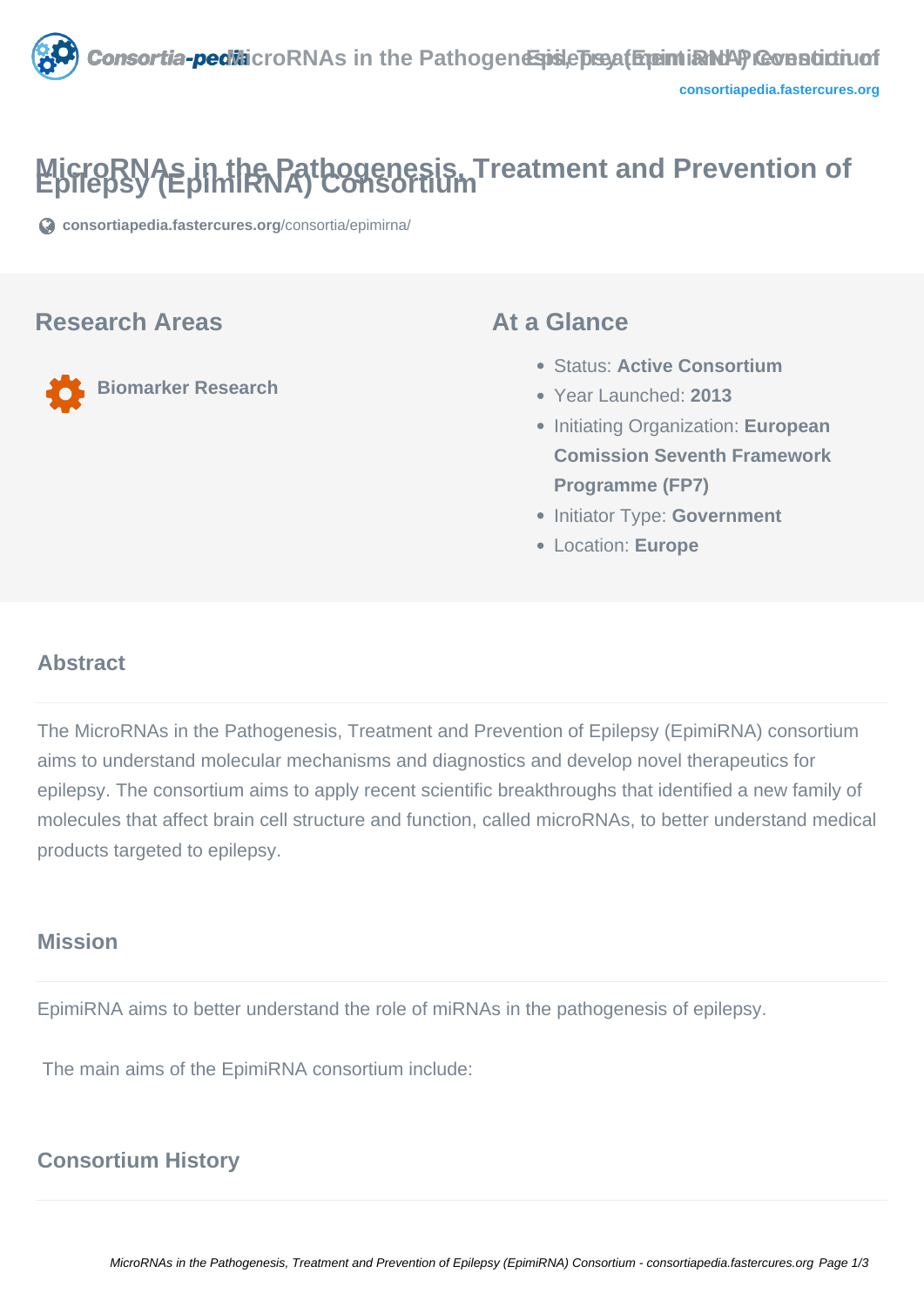

Sept. 1, 2013 – Project Start Date

#### **Structure & Governance**

The consortium is composed of investigators that participate in several working groups. The technical working groups include:

## **Financing**

Funded by the European Union under the 7th Framework Programme under grant agreement n° 602130.

Homepage <http://www.epimirna.eu/>

# **Points of Contact**

Prof David Henshall - Coordinator Royal College of Surgeons in Ireland 123 St Stephens Green Dublin 2 Ireland Phone: +353 14028629 Email: [dhenshall@rcsi.ie](mailto:dhenshall@rcsi.ie)

## **Sponsors & Partners**

Royal College of Surgeons in Ireland Philipps Universitat Marburg Universitair Medisch Centrum Utrecht University College London University of Verona